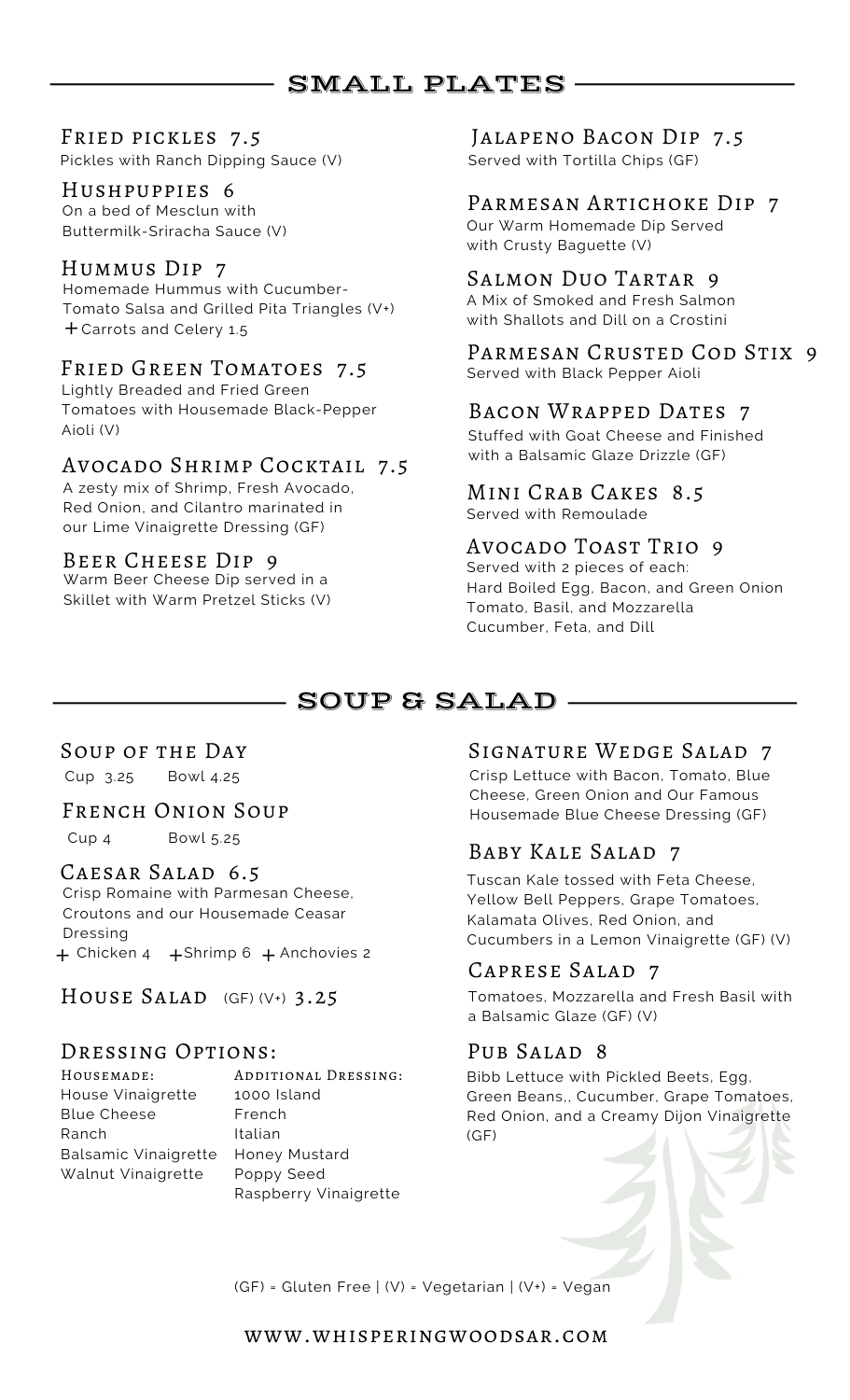# STEAKS

Served with a choice of two sides

PETITE SIRLOIN 20 8oz Prime Black Angus Beef

6 oz Filet Mignon 26 Center Cut of Black Angus Beef Tenderloin

8 oz Filet Mignon 32 Center Cut of Black Angus Beef Tenderloin

Bone-In Filet Mignon 44 10 oz Cut of Tenderloin served on the Bone New York Strip Steak 28 12 oz Handcut, Prime Black Angus Steak

14 oz Ribeye 28 Hand-cut Black Angus Beef

"Scott's" Steak 35 18 oz Hand-cut Ribeye Steak

"Tom's" Steak 40 23 oz Hand-cut Ribeye Steak

Sauteed Mushrooms Blue Cheese Caramelized Red Onions +1.5 per item:

Blue Cheese Sauce Garlic Herb Compound Butter

Black Truffle Butter

 $+2.5$  PER ITEM:  $+6$  PER ITEM: Sauteed Shrimp Sauteed Scallops

RARE- Cool Center | MEDIUM RARE- Red Center | MEDIUM- Hot Pink Center | MEDIUM WELL- Slightly Pink Center | WELL DONE - No Pink

All Steaks and Add-Ons are Gluten Free

# SANDWICHES

All Burgers are cooked to order

#### Grilled Steak Sandwich 12

On a Crusty Baguette with Arugula, Grilled Yellow Peppers and Horseradish Creme Fraiche. Served with House Fries

#### Whispering Woods Burger 12

1/2 lb Beef Patty on a Toasted Brioche Bun topped with Caramelized Onion, Crisp Bacon and Blue Cheese

#### Turkey Burger 9

House-made Turkey Patty, Black Pepper Aioli, Avocado, Tomato and Arugula

#### Black Bean Burger 9

With Lettuce, Tomato, Alfalfa Sprouts and Avocado, Served on a Gluten Free Bun (V+)

#### Burger of the Month 12

Ask your server about this month's Special Featured Burger

#### House Burger 9

1/2 lb Beef Patty on a Toasted Brioche Bun Served with Lettuce, Tomato, Onion and Pickle on the Side

### Add on: +\$1 per item

Cheese | Bacon | Avocado Sauteed Mushrooms | Caramelized Onions Gluten Free Bun (V+)

(GF) = Gluten Free | (V) = Vegetarian | (V+) = Vegan

\*Notice: consuming raw or under-cooked meat, poultry, seafood or egg products may increase risk of food borne illness

#### www.whisperingwoodsar.com